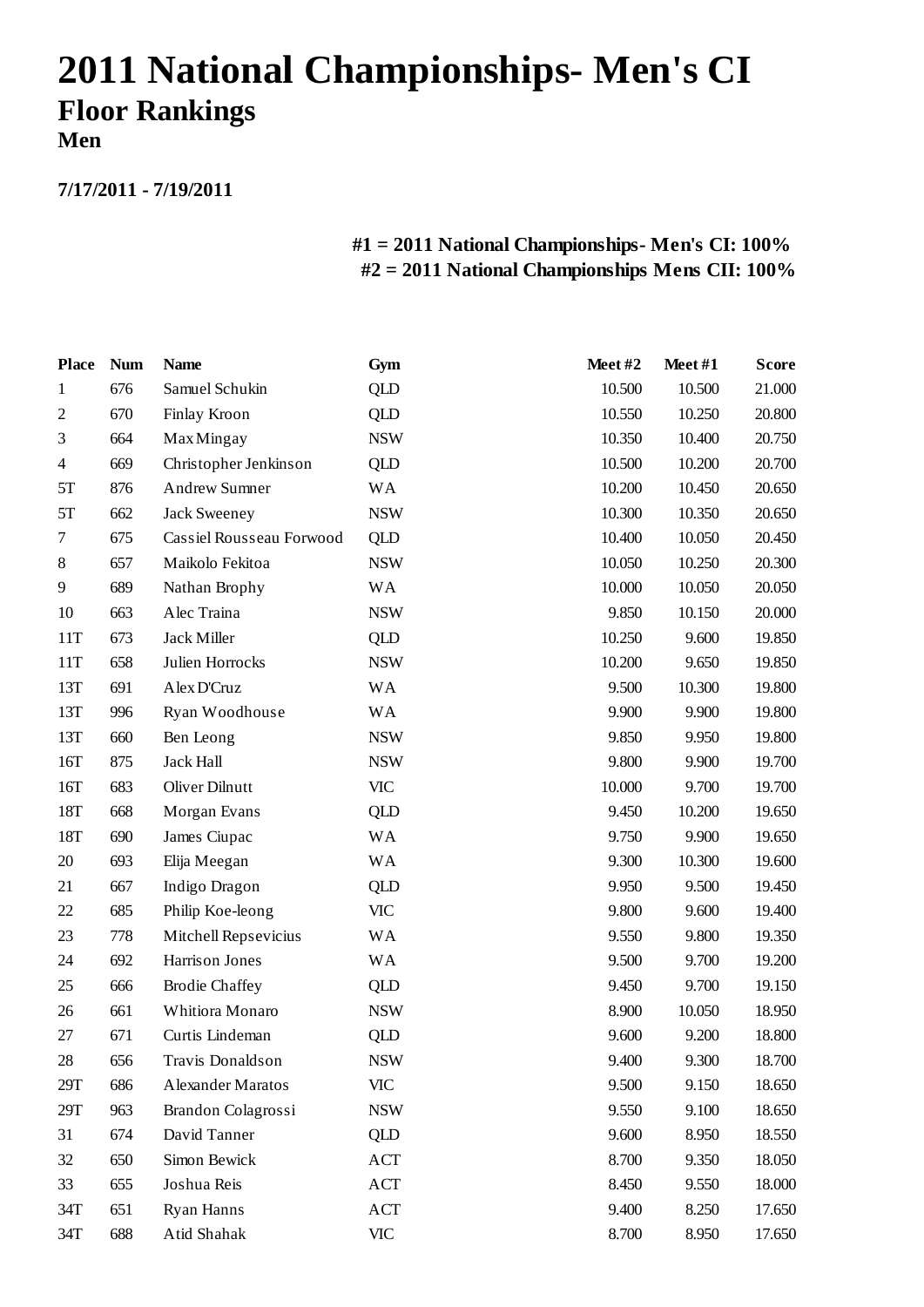| 36  | 687 | Alexander Parsons   | <b>VIC</b> | 8.400 | 9.100 | 17.500 |
|-----|-----|---------------------|------------|-------|-------|--------|
| 37  | 890 | Yi Heng Wang        | <b>NSW</b> | 8.550 | 8.800 | 17.350 |
| 38  | 672 | Kyle Mccartney      | QLD        | 8.950 | 8.150 | 17.100 |
| 39  | 682 | Lachlan Chaplin     | VIC        | 7.800 | 8.700 | 16.500 |
| 40  | 653 | Caleb Jones         | ACT        | 8.800 | 7.350 | 16.150 |
| 41  | 665 | Benjamin Jamieson   | ACT        | 7.650 | 8.150 | 15.800 |
| 42  | 652 | Nicholas Harper     | ACT        | 6.800 | 7.850 | 14.650 |
| 43  | 684 | Skyler Kah          | VIC-       | 7.150 | 7.200 | 14.350 |
| 44  | 681 | Thomas Wormwell     | SA         | 7.450 | 6.600 | 14.050 |
| 45T | 678 | <b>Timothy Kite</b> | SA         | 6.650 | 6.950 | 13.600 |
| 45T | 654 | James Rainey        | ACT        | 6.450 | 7.150 | 13.600 |
| 47  | 680 | Ben Wormwell        | SA         | 7.200 | 5.850 | 13.050 |
| 48  | 677 | Kurt Benton         | SA         | 0.000 | 9.650 | 9.650  |
| 49  | 960 | William Bradley     | <b>NSW</b> | 9.150 | 0.000 | 9.150  |
| 50  | 679 | Rowan Reed          | <b>ACT</b> | 8.000 | 0.000 | 8.000  |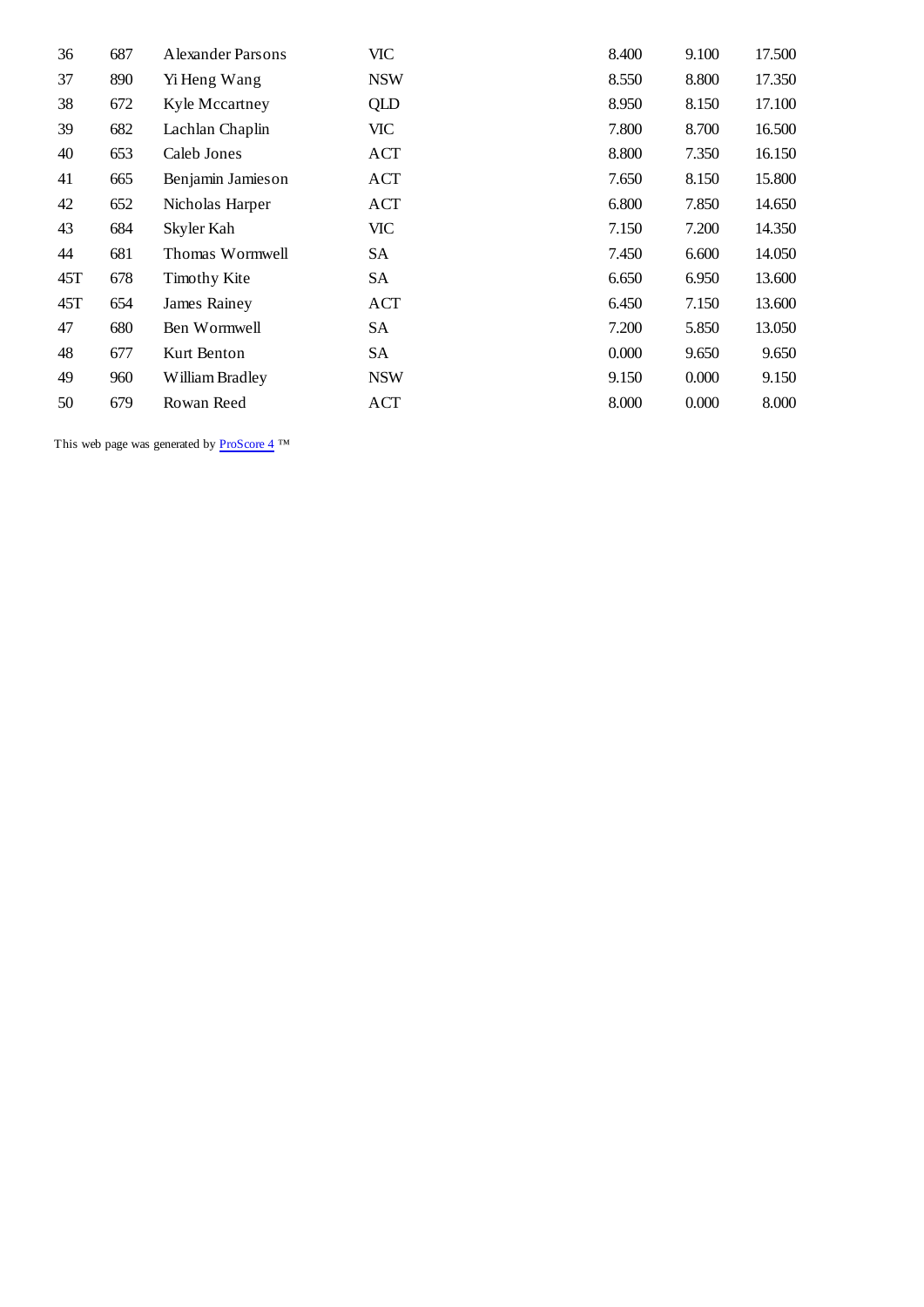# **2011 National Championships- Men's CI Pommel Rankings**

**Men**

**7/17/2011 - 7/19/2011**

| <b>Place</b> | <b>Num</b> | <b>Name</b>              | Gym        | Meet#2 | Meet#1 | <b>Score</b> |
|--------------|------------|--------------------------|------------|--------|--------|--------------|
| 1            | 670        | Finlay Kroon             | <b>QLD</b> | 10.500 | 9.766  | 20.266       |
| $\sqrt{2}$   | 691        | Alex D'Cruz              | <b>WA</b>  | 9.950  | 10.033 | 19.983       |
| 3T           | 689        | Nathan Brophy            | <b>WA</b>  | 9.600  | 10.300 | 19.900       |
| 3T           | 673        | Jack Miller              | QLD        | 10.200 | 9.700  | 19.900       |
| 3T           | 669        | Christopher Jenkinson    | QLD        | 10.300 | 9.600  | 19.900       |
| 6            | 657        | Maikolo Fekitoa          | <b>NSW</b> | 9.750  | 10.066 | 19.816       |
| 7            | 690        | James Ciupac             | <b>WA</b>  | 9.950  | 9.766  | 19.716       |
| 8            | 996        | Ryan Woodhouse           | <b>WA</b>  | 9.950  | 9.733  | 19.683       |
| 9            | 658        | Julien Horrocks          | <b>NSW</b> | 9.950  | 9.700  | 19.650       |
| 10           | 664        | <b>Max Mingay</b>        | <b>NSW</b> | 9.800  | 9.800  | 19.600       |
| 11           | 663        | Alec Traina              | <b>NSW</b> | 9.500  | 10.000 | 19.500       |
| 12           | 668        | Morgan Evans             | QLD        | 9.550  | 9.700  | 19.250       |
| 13           | 660        | Ben Leong                | <b>NSW</b> | 9.500  | 9.733  | 19.233       |
| 14           | 693        | Elija Meegan             | <b>WA</b>  | 10.000 | 9.166  | 19.166       |
| 15           | 656        | Travis Donaldson         | <b>NSW</b> | 9.850  | 9.166  | 19.016       |
| 16           | 675        | Cassiel Rousseau Forwood | <b>QLD</b> | 9.500  | 9.500  | 19.000       |
| 17           | 671        | Curtis Lindeman          | <b>QLD</b> | 9.450  | 9.533  | 18.983       |
| 18           | 778        | Mitchell Repsevicius     | WA         | 9.700  | 9.233  | 18.933       |
| 19           | 666        | <b>Brodie Chaffey</b>    | QLD        | 9.150  | 9.733  | 18.883       |
| 20           | 876        | Andrew Sumner            | <b>WA</b>  | 10.000 | 8.700  | 18.700       |
| 21           | 662        | Jack Sweeney             | <b>NSW</b> | 8.900  | 9.733  | 18.633       |
| 22T          | 683        | Oliver Dilnutt           | <b>VIC</b> | 9.700  | 8.766  | 18.466       |
| 22T          | 692        | Harrison Jones           | <b>WA</b>  | 9.000  | 9.466  | 18.466       |
| 24           | 661        | Whitiora Monaro          | <b>NSW</b> | 9.100  | 9.300  | 18.400       |
| 25           | 687        | Alexander Parsons        | <b>VIC</b> | 9.000  | 9.300  | 18.300       |
| 26           | 890        | Yi Heng Wang             | <b>NSW</b> | 9.600  | 8.666  | 18.266       |
| 27           | 665        | Benjamin Jamieson        | ACT        | 9.100  | 9.033  | 18.133       |
| 28           | 650        | Simon Bewick             | ACT        | 9.500  | 8.533  | 18.033       |
| 29           | 672        | Kyle Mccartney           | <b>QLD</b> | 8.950  | 8.900  | 17.850       |
| 30           | 875        | Jack Hall                | <b>NSW</b> | 8.800  | 9.033  | 17.833       |
| 31           | 655        | Joshua Reis              | ACT        | 9.750  | 7.966  | 17.716       |
| 32           | 681        | Thomas Wormwell          | SA         | 8.950  | 8.433  | 17.383       |
| 33           | 676        | Samuel Schukin           | <b>QLD</b> | 8.850  | 8.500  | 17.350       |
| 34           | 685        | Philip Koe-leong         | <b>VIC</b> | 8.100  | 9.000  | 17.100       |
| 35T          | 963        | Brandon Colagrossi       | <b>NSW</b> | 8.800  | 8.266  | 17.066       |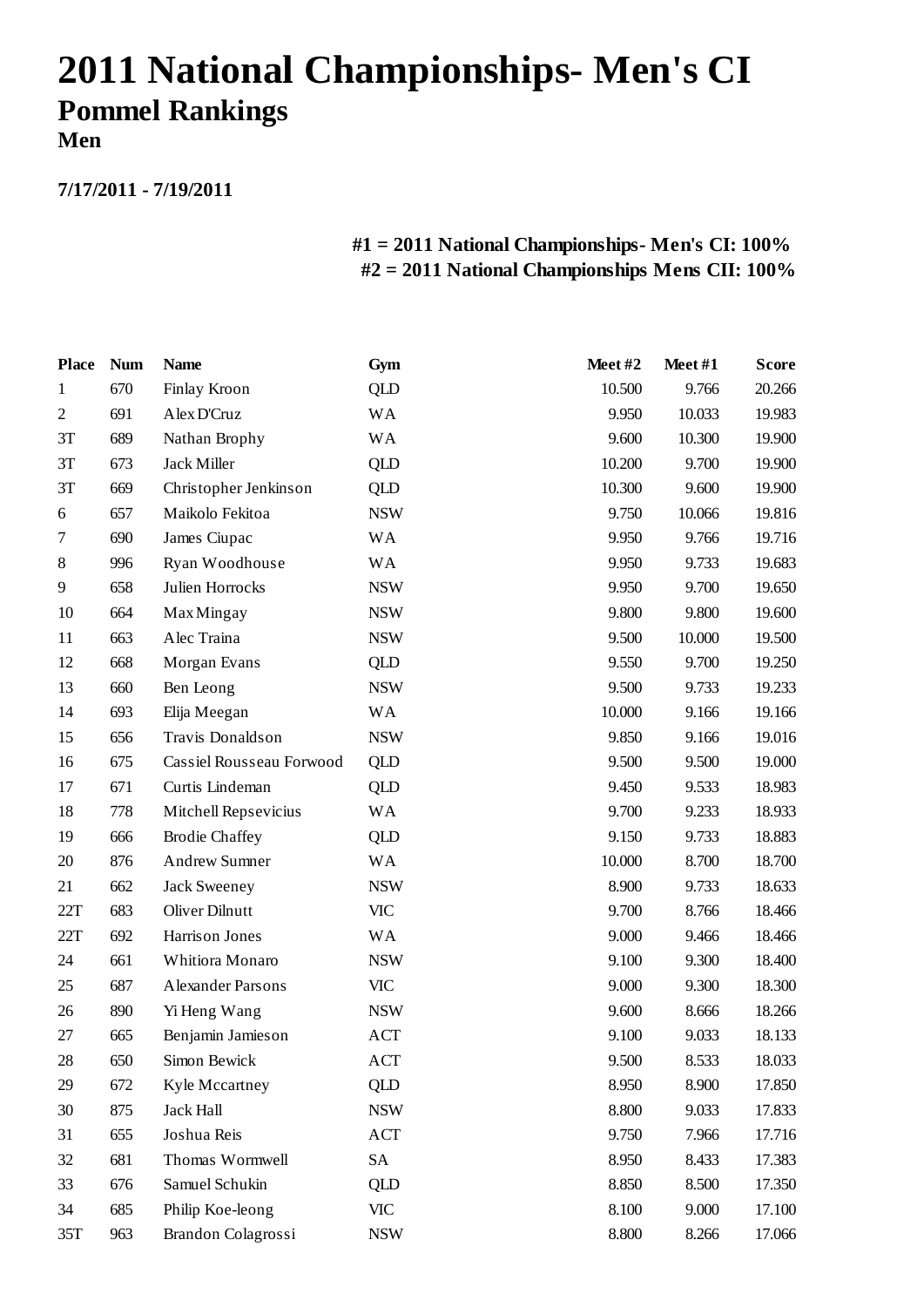| 35T | 686 | Alexander Maratos   | <b>VIC</b> | 9.000 | 8.066 | 17.066 |
|-----|-----|---------------------|------------|-------|-------|--------|
| 37  | 682 | Lachlan Chaplin     | <b>VIC</b> | 7.600 | 9.333 | 16.933 |
| 38  | 667 | Indigo Dragon       | QLD        | 8.050 | 8.700 | 16.750 |
| 39  | 684 | Skyler Kah          | VIC        | 8.950 | 7.733 | 16.683 |
| 40  | 653 | Caleb Jones         | ACT        | 7.300 | 8.333 | 15.633 |
| 41  | 679 | Rowan Reed          | ACT        | 7.050 | 7.900 | 14.950 |
| 42  | 678 | <b>Timothy Kite</b> | SA         | 6.450 | 8.300 | 14.750 |
| 43  | 652 | Nicholas Harper     | ACT        | 7.950 | 6.233 | 14.183 |
| 44  | 688 | Atid Shahak         | VIC        | 6.500 | 7.600 | 14.100 |
| 45  | 651 | <b>Ryan Hanns</b>   | ACT        | 5.700 | 8.333 | 14.033 |
| 46  | 674 | David Tanner        | QLD        | 6.850 | 6.966 | 13.816 |
| 47  | 680 | Ben Wormwell        | SA         | 6.300 | 7.466 | 13.766 |
| 48  | 654 | James Rainey        | ACT        | 4.900 | 5.166 | 10.066 |
| 49  | 677 | Kurt Benton         | SА         | 0.000 | 9.733 | 9.733  |
| 50  | 960 | William Bradley     | <b>NSW</b> | 8.200 | 0.000 | 8.200  |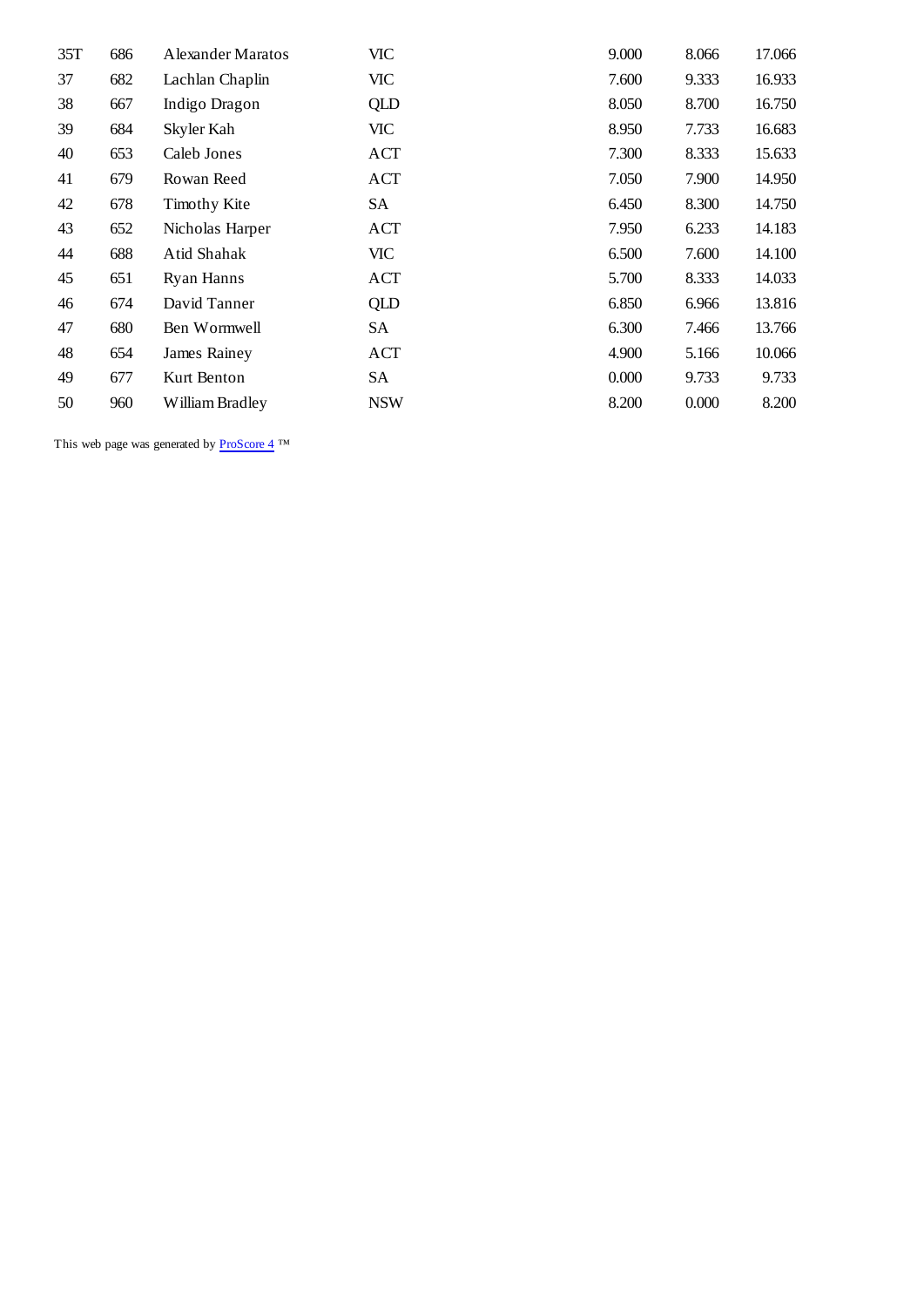# **2011 National Championships- Men's CI Rings Rankings Men**

**7/17/2011 - 7/19/2011**

| <b>Place</b>   | <b>Num</b> | <b>Name</b>              | Gym        | Meet#2 | Meet#1 | <b>Score</b> |
|----------------|------------|--------------------------|------------|--------|--------|--------------|
| 1              | 670        | Finlay Kroon             | <b>QLD</b> | 10.500 | 10.533 | 21.033       |
| $\mathfrak{2}$ | 673        | Jack Miller              | QLD        | 10.400 | 10.200 | 20.600       |
| 3              | 669        | Christopher Jenkinson    | <b>QLD</b> | 10.200 | 10.300 | 20.500       |
| 4              | 778        | Mitchell Repsevicius     | WA         | 10.100 | 10.233 | 20.333       |
| 5              | 671        | Curtis Lindeman          | QLD        | 10.400 | 9.900  | 20.300       |
| 6              | 693        | Elija Meegan             | <b>WA</b>  | 10.200 | 10.033 | 20.233       |
| 7              | 675        | Cassiel Rousseau Forwood | <b>QLD</b> | 10.150 | 10.066 | 20.216       |
| 8              | 683        | Oliver Dilnutt           | <b>VIC</b> | 10.150 | 9.900  | 20.050       |
| 9              | 660        | Ben Leong                | <b>NSW</b> | 10.250 | 9.766  | 20.016       |
| 10             | 876        | Andrew Sumner            | <b>WA</b>  | 10.150 | 9.800  | 19.950       |
| 11             | 689        | Nathan Brophy            | <b>WA</b>  | 10.250 | 9.666  | 19.916       |
| 12             | 663        | Alec Traina              | <b>NSW</b> | 9.950  | 9.800  | 19.750       |
| 13             | 692        | Harrison Jones           | <b>WA</b>  | 9.750  | 9.800  | 19.550       |
| 14             | 996        | Ryan Woodhouse           | <b>WA</b>  | 9.700  | 9.733  | 19.433       |
| 15             | 662        | <b>Jack Sweeney</b>      | <b>NSW</b> | 9.800  | 9.600  | 19.400       |
| 16             | 690        | James Ciupac             | <b>WA</b>  | 9.800  | 9.366  | 19.166       |
| 17             | 664        | <b>Max Mingay</b>        | <b>NSW</b> | 9.700  | 9.400  | 19.100       |
| 18             | 686        | Alexander Maratos        | <b>VIC</b> | 9.400  | 9.633  | 19.033       |
| 19             | 658        | Julien Horrocks          | <b>NSW</b> | 9.300  | 9.566  | 18.866       |
| 20             | 666        | <b>Brodie Chaffey</b>    | <b>QLD</b> | 9.650  | 9.100  | 18.750       |
| 21             | 667        | Indigo Dragon            | <b>QLD</b> | 9.050  | 9.666  | 18.716       |
| 22             | 676        | Samuel Schukin           | QLD        | 9.300  | 9.266  | 18.566       |
| 23             | 674        | David Tanner             | <b>QLD</b> | 9.500  | 9.033  | 18.533       |
| 24             | 656        | Travis Donaldson         | <b>NSW</b> | 9.300  | 9.100  | 18.400       |
| 25             | 672        | Kyle Mccartney           | QLD        | 9.350  | 8.966  | 18.316       |
| 26             | 657        | Maikolo Fekitoa          | <b>NSW</b> | 8.950  | 9.233  | 18.183       |
| 27             | 685        | Philip Koe-leong         | <b>VIC</b> | 8.900  | 9.200  | 18.100       |
| 28             | 691        | Alex D'Cruz              | WА         | 8.600  | 9.366  | 17.966       |
| 29             | 875        | <b>Jack Hall</b>         | <b>NSW</b> | 9.200  | 8.733  | 17.933       |
| 30             | 963        | Brandon Colagrossi       | <b>NSW</b> | 9.450  | 8.400  | 17.850       |
| 31             | 890        | Yi Heng Wang             | <b>NSW</b> | 9.250  | 8.533  | 17.783       |
| 32             | 668        | Morgan Evans             | QLD        | 8.750  | 8.966  | 17.716       |
| 33             | 681        | Thomas Wormwell          | SA         | 8.800  | 8.400  | 17.200       |
| 34             | 688        | Atid Shahak              | <b>VIC</b> | 8.550  | 8.500  | 17.050       |
| 35             | 682        | Lachlan Chaplin          | <b>VIC</b> | 8.500  | 8.533  | 17.033       |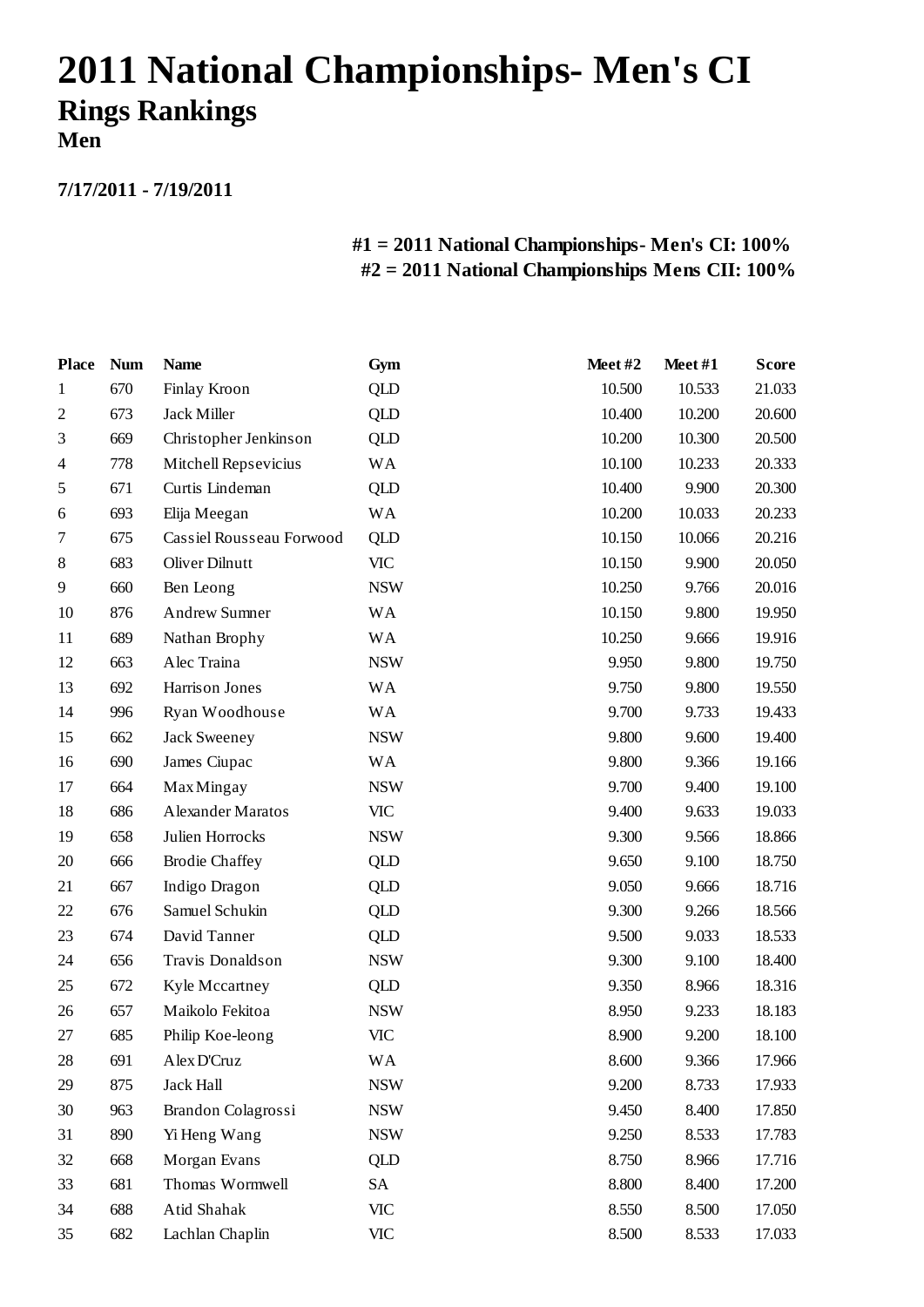| 36  | 661 | Whitiora Monaro   | <b>NSW</b> | 8.450 | 8.433 | 16.883 |
|-----|-----|-------------------|------------|-------|-------|--------|
| 37T | 653 | Caleb Jones       | <b>ACT</b> | 8.100 | 8.433 | 16.533 |
| 37T | 687 | Alexander Parsons | VIC-       | 8.200 | 8.333 | 16.533 |
| 39  | 655 | Joshua Reis       | ACT        | 7.950 | 8.533 | 16.483 |
| 40  | 678 | Timothy Kite      | SА         | 7.450 | 7.500 | 14.950 |
| 41  | 650 | Simon Bewick      | <b>ACT</b> | 7.850 | 7.066 | 14.916 |
| 42  | 651 | <b>Ryan Hanns</b> | ACT        | 7.350 | 7.200 | 14.550 |
| 43  | 679 | Rowan Reed        | ACT        | 6.000 | 7.733 | 13.733 |
| 44  | 652 | Nicholas Harper   | <b>ACT</b> | 6.050 | 7.100 | 13.150 |
| 45  | 684 | Skyler Kah        | VIC        | 6.150 | 6.766 | 12.916 |
| 46  | 680 | Ben Wormwell      | SА         | 6.100 | 6.700 | 12.800 |
| 47  | 665 | Benjamin Jamieson | ACT        | 5.050 | 6.900 | 11.950 |
| 48  | 677 | Kurt Benton       | SA         | 0.000 | 9.600 | 9.600  |
| 49  | 960 | William Bradley   | <b>NSW</b> | 8.500 | 0.000 | 8.500  |
| 50  | 654 | James Rainey      | <b>ACT</b> | 2.500 | 4.966 | 7.466  |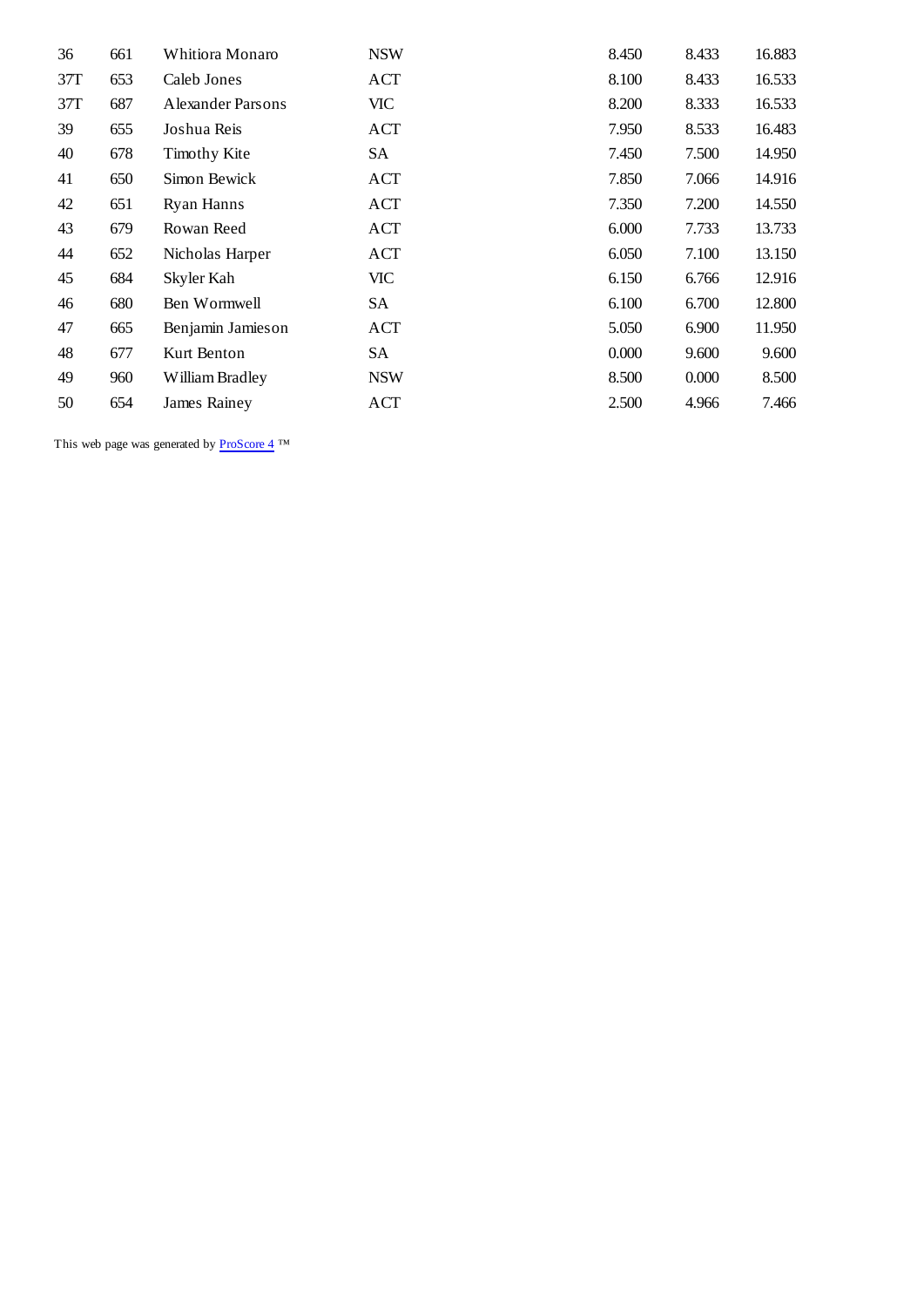# **2011 National Championships- Men's CI Vault Rankings Men**

**7/17/2011 - 7/19/2011**

| <b>Place</b>   | <b>Num</b> | <b>Name</b>              | Gym        | Meet#2 | Meet#1 | <b>Score</b> |
|----------------|------------|--------------------------|------------|--------|--------|--------------|
| 1T             | 662        | Jack Sweeney             | <b>NSW</b> | 9.800  | 9.500  | 19.300       |
| 1T             | 675        | Cassiel Rousseau Forwood | <b>QLD</b> | 9.700  | 9.600  | 19.300       |
| 3              | 655        | Joshua Reis              | ACT        | 9.766  | 9.450  | 19.216       |
| $\overline{4}$ | 669        | Christopher Jenkinson    | <b>QLD</b> | 9.666  | 9.500  | 19.166       |
| 5              | 692        | Harrison Jones           | <b>WA</b>  | 9.700  | 9.450  | 19.150       |
| 6              | 690        | James Ciupac             | WA         | 9.466  | 9.650  | 19.116       |
| $\tau$         | 657        | Maikolo Fekitoa          | <b>NSW</b> | 9.800  | 9.300  | 19.100       |
| 8T             | 686        | Alexander Maratos        | <b>VIC</b> | 9.533  | 9.550  | 19.083       |
| 8T             | 663        | Alec Traina              | <b>NSW</b> | 9.533  | 9.550  | 19.083       |
| 10             | 673        | Jack Miller              | <b>QLD</b> | 9.466  | 9.600  | 19.066       |
| 11             | 670        | Finlay Kroon             | QLD        | 9.533  | 9.500  | 19.033       |
| 12             | 996        | Ryan Woodhouse           | <b>WA</b>  | 9.466  | 9.500  | 18.966       |
| 13             | 693        | Elija Meegan             | <b>WA</b>  | 9.566  | 9.300  | 18.866       |
| 14             | 664        | <b>Max Mingay</b>        | <b>NSW</b> | 9.633  | 9.200  | 18.833       |
| 15             | 682        | Lachlan Chaplin          | <b>VIC</b> | 9.466  | 9.300  | 18.766       |
| 16T            | 876        | <b>Andrew Sumner</b>     | <b>WA</b>  | 9.300  | 9.400  | 18.700       |
| 16T            | 667        | Indigo Dragon            | QLD        | 9.500  | 9.200  | 18.700       |
| 18T            | 778        | Mitchell Repsevicius     | <b>WA</b>  | 9.400  | 9.200  | 18.600       |
| 18T            | 691        | Alex D'Cruz              | <b>WA</b>  | 9.300  | 9.300  | 18.600       |
| 20             | 689        | Nathan Brophy            | <b>WA</b>  | 9.433  | 9.150  | 18.583       |
| 21             | 668        | Morgan Evans             | QLD        | 9.266  | 9.300  | 18.566       |
| 22             | 658        | Julien Horrocks          | <b>NSW</b> | 9.533  | 9.000  | 18.533       |
| 23T            | 963        | Brandon Colagrossi       | <b>NSW</b> | 9.500  | 9.000  | 18.500       |
| 23T            | 666        | <b>Brodie Chaffey</b>    | QLD        | 9.300  | 9.200  | 18.500       |
| 23T            | 671        | Curtis Lindeman          | QLD        | 9.300  | 9.200  | 18.500       |
| 26T            | 661        | Whitiora Monaro          | <b>NSW</b> | 9.333  | 9.150  | 18.483       |
| 26T            | 676        | Samuel Schukin           | <b>QLD</b> | 9.433  | 9.050  | 18.483       |
| 28             | 656        | Travis Donaldson         | <b>NSW</b> | 9.466  | 9.000  | 18.466       |
| 29T            | 687        | Alexander Parsons        | <b>VIC</b> | 9.400  | 9.050  | 18.450       |
| 29T            | 653        | Caleb Jones              | ACT        | 9.200  | 9.250  | 18.450       |
| 31T            | 688        | Atid Shahak              | <b>VIC</b> | 9.333  | 9.100  | 18.433       |
| 31T            | 660        | Ben Leong                | <b>NSW</b> | 9.233  | 9.200  | 18.433       |
| 33             | 654        | James Rainey             | ACT        | 9.266  | 9.150  | 18.416       |
| 34             | 650        | Simon Bewick             | ACT        | 9.166  | 9.200  | 18.366       |
| 35             | 652        | Nicholas Harper          | ACT        | 9.533  | 8.700  | 18.233       |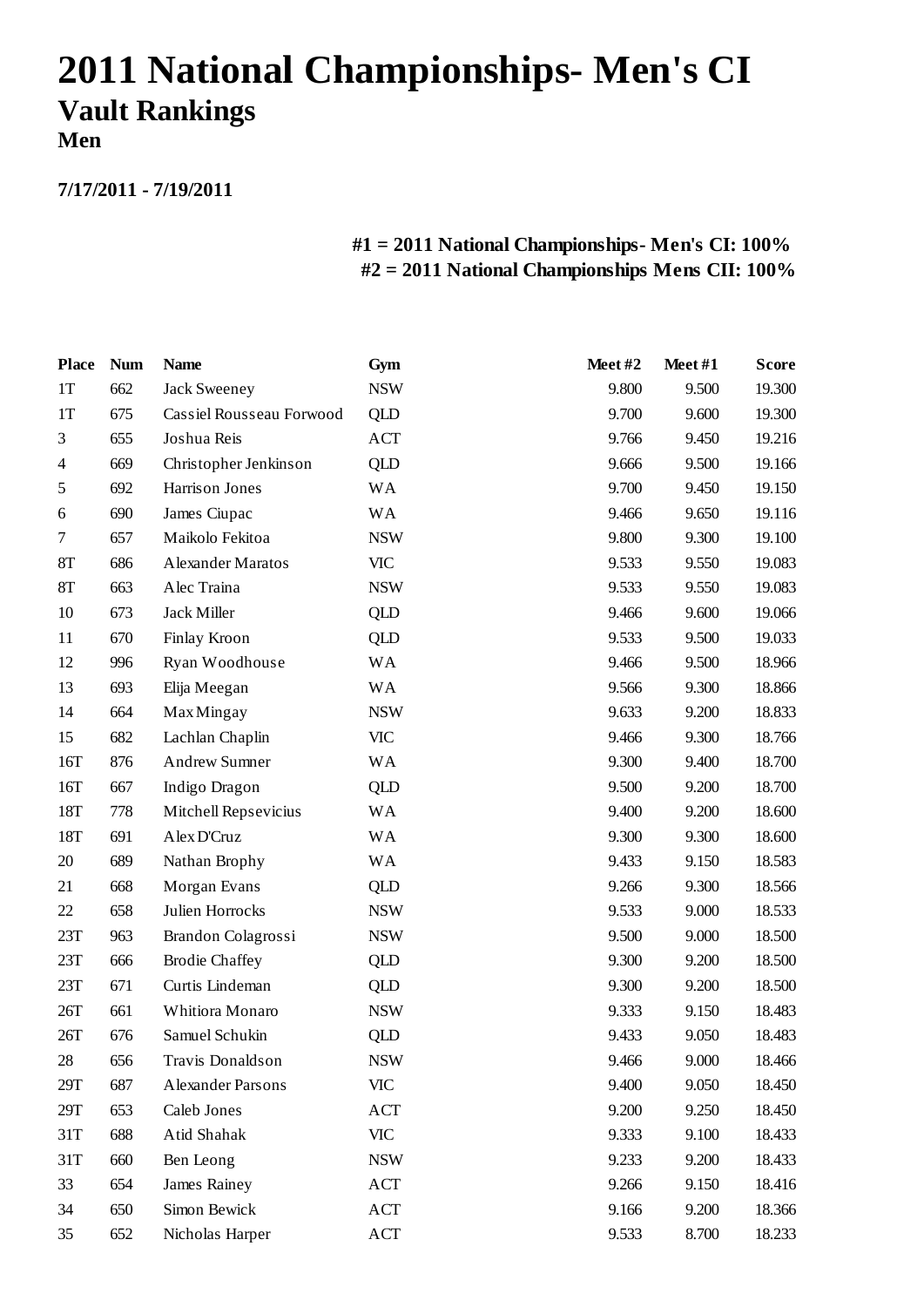| 36T | 684 | Skyler Kah        | <b>VIC</b> | 9.433 | 8.750 | 18.183 |
|-----|-----|-------------------|------------|-------|-------|--------|
| 36T | 683 | Oliver Dilnutt    | VIC        | 9.033 | 9.150 | 18.183 |
| 36T | 674 | David Tanner      | QLD        | 9.033 | 9.150 | 18.183 |
| 39  | 651 | <b>Ryan Hanns</b> | ACT        | 9.066 | 9.000 | 18.066 |
| 40  | 685 | Philip Koe-leong  | VIC        | 8.633 | 9.400 | 18.033 |
| 41  | 890 | Yi Heng Wang      | <b>NSW</b> | 9.100 | 8.900 | 18.000 |
| 42  | 672 | Kyle Mccartney    | QLD        | 9.500 | 8.450 | 17.950 |
| 43  | 681 | Thomas Wormwell   | SA         | 9.166 | 8.450 | 17.616 |
| 44  | 665 | Benjamin Jamieson | ACT        | 8.600 | 8.950 | 17.550 |
| 45  | 680 | Ben Wormwell      | SA         | 9.166 | 8.350 | 17.516 |
| 46  | 678 | Timothy Kite      | SA         | 8.666 | 8.650 | 17.316 |
| 47  | 875 | Jack Hall         | <b>NSW</b> | 8.733 | 8.500 | 17.233 |
| 48  | 679 | Rowan Reed        | ACT        | 8.266 | 8.650 | 16.916 |
| 49  | 677 | Kurt Benton       | SA         | 0.000 | 9.650 | 9.650  |
| 50  | 960 | William Bradley   | <b>NSW</b> | 9.400 | 0.000 | 9.400  |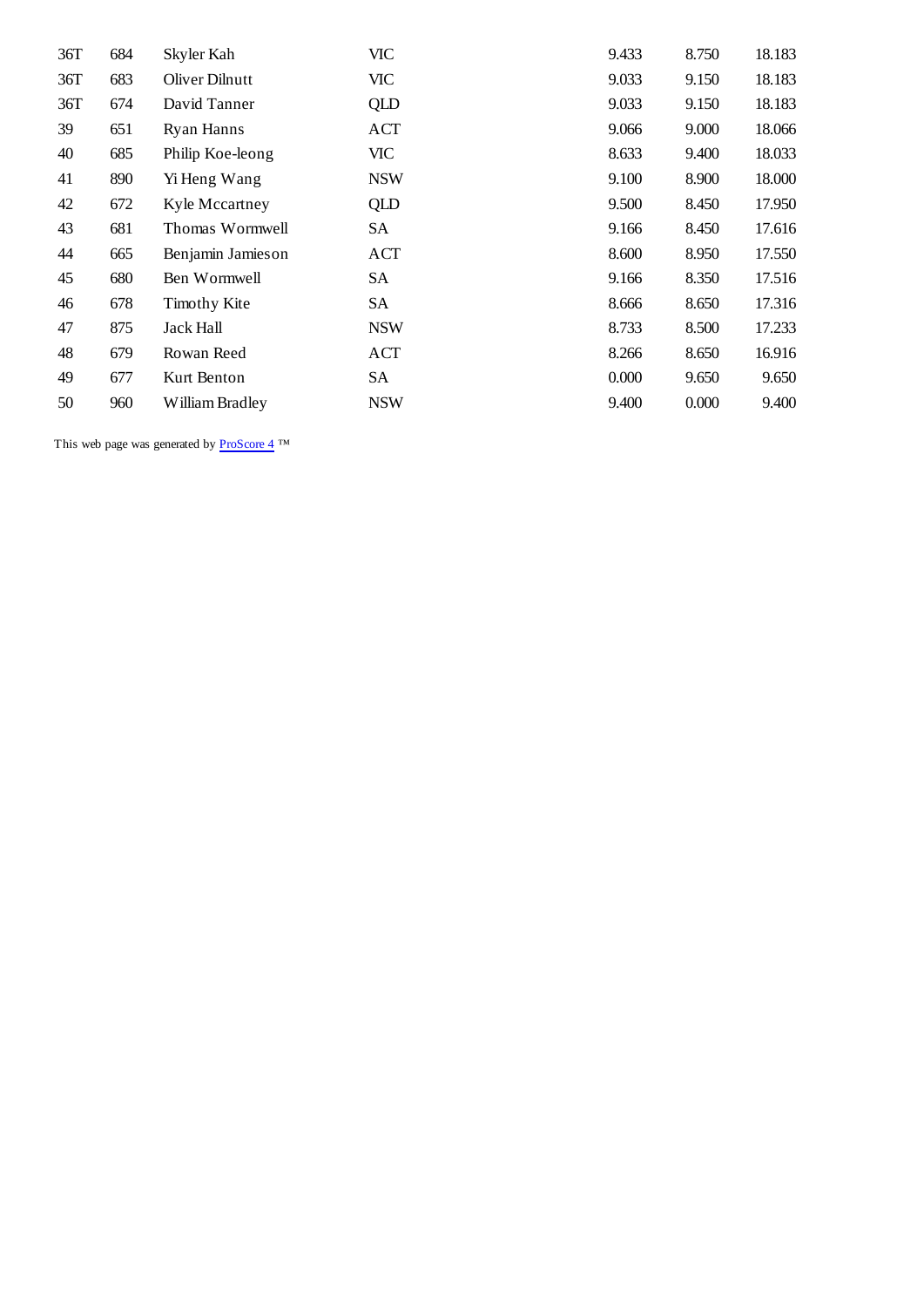# **2011 National Championships- Men's CI P Bars Rankings Men**

**7/17/2011 - 7/19/2011**

| <b>Place</b>   | <b>Num</b> | <b>Name</b>              | Gym                       | Meet#2 | Meet#1 | <b>Score</b> |
|----------------|------------|--------------------------|---------------------------|--------|--------|--------------|
| 1              | 670        | Finlay Kroon             | <b>QLD</b>                | 10.333 | 10.700 | 21.033       |
| $\mathfrak{2}$ | 662        | Jack Sweeney             | <b>NSW</b>                | 10.000 | 10.033 | 20.033       |
| 3              | 675        | Cassiel Rousseau Forwood | QLD                       | 10.133 | 9.800  | 19.933       |
| $\overline{4}$ | 660        | Ben Leong                | <b>NSW</b>                | 10.100 | 9.733  | 19.833       |
| 5              | 664        | <b>Max Mingay</b>        | <b>NSW</b>                | 10.400 | 9.366  | 19.766       |
| 6              | 673        | Jack Miller              | QLD                       | 9.700  | 9.933  | 19.633       |
| 7              | 657        | Maikolo Fekitoa          | <b>NSW</b>                | 10.100 | 9.500  | 19.600       |
| 8              | 669        | Christopher Jenkinson    | <b>QLD</b>                | 10.466 | 9.133  | 19.599       |
| 9              | 692        | Harrison Jones           | <b>WA</b>                 | 9.766  | 9.466  | 19.232       |
| 10T            | 667        | Indigo Dragon            | <b>QLD</b>                | 10.066 | 9.033  | 19.099       |
| 10T            | 676        | Samuel Schukin           | QLD                       | 9.666  | 9.433  | 19.099       |
| 12             | 663        | Alec Traina              | <b>NSW</b>                | 9.500  | 9.566  | 19.066       |
| 13T            | 876        | Andrew Sumner            | <b>WA</b>                 | 9.600  | 9.433  | 19.033       |
| 13T            | 672        | Kyle Mccartney           | QLD                       | 9.833  | 9.200  | 19.033       |
| 13T            | 996        | Ryan Woodhouse           | <b>WA</b>                 | 9.633  | 9.400  | 19.033       |
| 16             | 689        | Nathan Brophy            | <b>WA</b>                 | 9.266  | 9.566  | 18.832       |
| 17             | 656        | Travis Donaldson         | <b>NSW</b>                | 9.433  | 9.333  | 18.766       |
| 18             | 690        | James Ciupac             | <b>WA</b>                 | 8.633  | 10.100 | 18.733       |
| 19             | 661        | Whitiora Monaro          | <b>NSW</b>                | 9.100  | 9.500  | 18.600       |
| 20             | 674        | David Tanner             | QLD                       | 9.466  | 9.066  | 18.532       |
| 21             | 671        | Curtis Lindeman          | <b>QLD</b>                | 9.033  | 9.300  | 18.333       |
| 22             | 693        | Elija Meegan             | <b>WA</b>                 | 9.700  | 8.566  | 18.266       |
| 23             | 687        | Alexander Parsons        | <b>VIC</b>                | 9.233  | 8.966  | 18.199       |
| 24             | 658        | Julien Horrocks          | <b>NSW</b>                | 9.500  | 8.666  | 18.166       |
| 25             | 666        | <b>Brodie Chaffey</b>    | QLD                       | 9.500  | 8.633  | 18.133       |
| 26             | 668        | Morgan Evans             | QLD                       | 9.600  | 8.466  | 18.066       |
| 27             | 685        | Philip Koe-leong         | <b>VIC</b>                | 8.266  | 9.600  | 17.866       |
| 28             | 651        | Ryan Hanns               | ACT                       | 8.766  | 9.066  | 17.832       |
| 29             | 683        | <b>Oliver Dilnutt</b>    | $\ensuremath{\text{VIC}}$ | 8.033  | 9.300  | 17.333       |
| 30             | 691        | Alex D'Cruz              | <b>WA</b>                 | 8.400  | 8.866  | 17.266       |
| 31             | 875        | <b>Jack Hall</b>         | <b>NSW</b>                | 8.333  | 8.833  | 17.166       |
| 32             | 681        | Thomas Wormwell          | SA                        | 9.200  | 7.733  | 16.933       |
| 33             | 688        | Atid Shahak              | <b>VIC</b>                | 8.000  | 8.633  | 16.633       |
| 34             | 686        | Alexander Maratos        | <b>VIC</b>                | 8.000  | 8.233  | 16.233       |
| 35             | 778        | Mitchell Repsevicius     | WA                        | 8.066  | 7.933  | 15.999       |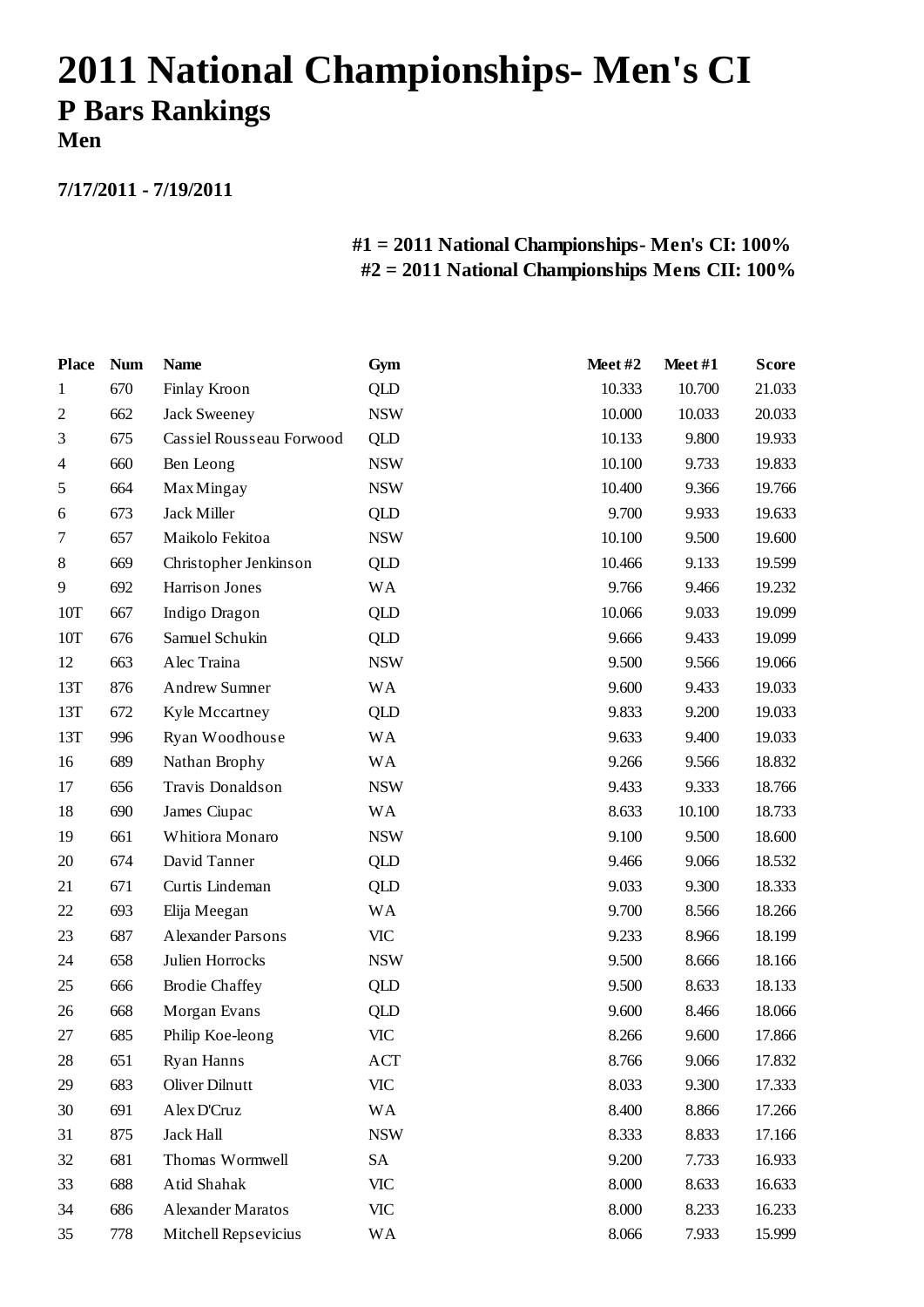| 36 | 890 | Yi Heng Wang       | <b>NSW</b> | 6.866 | 8.866 | 15.732 |
|----|-----|--------------------|------------|-------|-------|--------|
| 37 | 679 | Rowan Reed         | <b>ACT</b> | 7.933 | 7.766 | 15.699 |
| 38 | 684 | Skyler Kah         | VIC        | 7.200 | 8.433 | 15.633 |
| 39 | 682 | Lachlan Chaplin    | VIC        | 7.600 | 7.600 | 15.200 |
| 40 | 650 | Simon Bewick       | ACT        | 7.466 | 7.733 | 15.199 |
| 41 | 653 | Caleb Jones        | ACT        | 7.466 | 7.500 | 14.966 |
| 42 | 680 | Ben Wormwell       | SA         | 7.933 | 6.933 | 14.866 |
| 43 | 655 | Joshua Reis        | ACT        | 7.466 | 7.066 | 14.532 |
| 44 | 963 | Brandon Colagrossi | <b>NSW</b> | 7.300 | 7.166 | 14.466 |
| 45 | 665 | Benjamin Jamieson  | ACT        | 6.366 | 8.033 | 14.399 |
| 46 | 652 | Nicholas Harper    | ACT        | 7.800 | 6.533 | 14.333 |
| 47 | 678 | Timothy Kite       | SA         | 7.566 | 6.766 | 14.332 |
| 48 | 654 | James Rainey       | ACT        | 6.300 | 6.633 | 12.933 |
| 49 | 677 | Kurt Benton        | SA         | 0.000 | 8.700 | 8.700  |
| 50 | 960 | William Bradley    | <b>NSW</b> | 7.700 | 0.000 | 7.700  |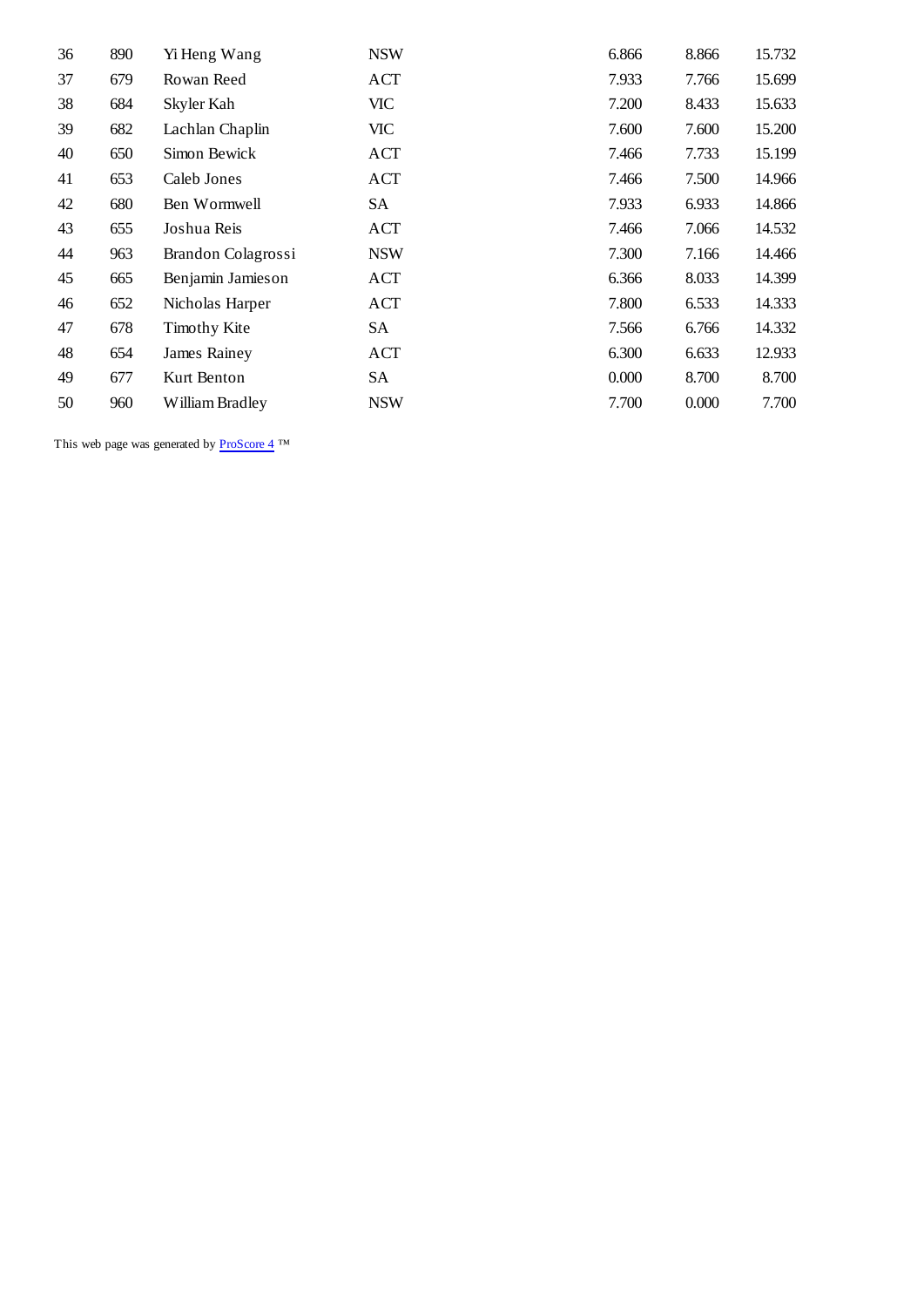# **2011 National Championships- Men's CI H Bar Rankings Men**

**7/17/2011 - 7/19/2011**

| <b>Place</b>   | <b>Num</b> | <b>Name</b>              | Gym        | Meet#2 | Meet#1 | <b>Score</b> |
|----------------|------------|--------------------------|------------|--------|--------|--------------|
| 1              | 675        | Cassiel Rousseau Forwood | QLD        | 10.300 | 10.766 | 21.066       |
| $\mathfrak{2}$ | 876        | <b>Andrew Sumner</b>     | <b>WA</b>  | 10.700 | 10.233 | 20.933       |
| 3              | 670        | Finlay Kroon             | <b>QLD</b> | 10.550 | 10.266 | 20.816       |
| 4              | 662        | <b>Jack Sweeney</b>      | <b>NSW</b> | 10.400 | 10.300 | 20.700       |
| 5              | 669        | Christopher Jenkinson    | <b>QLD</b> | 10.350 | 10.333 | 20.683       |
| 6              | 660        | Ben Leong                | <b>NSW</b> | 10.000 | 10.566 | 20.566       |
| 7              | 996        | Ryan Woodhouse           | <b>WA</b>  | 10.250 | 10.300 | 20.550       |
| 8              | 658        | Julien Horrocks          | <b>NSW</b> | 10.250 | 10.200 | 20.450       |
| 9              | 692        | Harrison Jones           | WA         | 10.650 | 9.566  | 20.216       |
| 10             | 676        | Samuel Schukin           | QLD        | 10.300 | 9.833  | 20.133       |
| 11             | 663        | Alec Traina              | <b>NSW</b> | 10.150 | 9.966  | 20.116       |
| 12             | 661        | Whitiora Monaro          | <b>NSW</b> | 10.000 | 10.100 | 20.100       |
| 13             | 693        | Elija Meegan             | <b>WA</b>  | 9.850  | 10.233 | 20.083       |
| 14             | 668        | Morgan Evans             | <b>QLD</b> | 10.000 | 10.066 | 20.066       |
| 15             | 664        | <b>Max Mingay</b>        | <b>NSW</b> | 10.000 | 10.000 | 20.000       |
| 16T            | 691        | Alex D'Cruz              | <b>WA</b>  | 10.100 | 9.833  | 19.933       |
| 16T            | 963        | Brandon Colagrossi       | <b>NSW</b> | 10.200 | 9.733  | 19.933       |
| 18             | 657        | Maikolo Fekitoa          | <b>NSW</b> | 10.100 | 9.733  | 19.833       |
| 19             | 666        | <b>Brodie Chaffey</b>    | <b>QLD</b> | 10.050 | 9.666  | 19.716       |
| 20             | 686        | <b>Alexander Maratos</b> | <b>VIC</b> | 10.000 | 9.633  | 19.633       |
| 21             | 689        | Nathan Brophy            | WA         | 9.700  | 9.800  | 19.500       |
| 22             | 690        | James Ciupac             | <b>WA</b>  | 9.950  | 9.400  | 19.350       |
| 23             | 656        | Travis Donaldson         | <b>NSW</b> | 9.700  | 9.533  | 19.233       |
| 24             | 651        | Ryan Hanns               | ACT        | 9.200  | 9.966  | 19.166       |
| 25             | 674        | David Tanner             | QLD        | 9.700  | 9.300  | 19.000       |
| 26             | 653        | Caleb Jones              | ACT        | 9.150  | 9.633  | 18.783       |
| 27             | 673        | Jack Miller              | <b>QLD</b> | 9.250  | 9.500  | 18.750       |
| 28             | 672        | <b>Kyle Mccartney</b>    | <b>QLD</b> | 8.800  | 9.833  | 18.633       |
| 29             | 685        | Philip Koe-leong         | <b>VIC</b> | 9.600  | 9.000  | 18.600       |
| 30             | 890        | Yi Heng Wang             | <b>NSW</b> | 9.350  | 9.133  | 18.483       |
| 31             | 665        | Benjamin Jamieson        | ACT        | 8.850  | 9.566  | 18.416       |
| 32             | 683        | Oliver Dilnutt           | VIC        | 9.200  | 9.066  | 18.266       |
| 33             | 667        | Indigo Dragon            | <b>QLD</b> | 9.050  | 9.200  | 18.250       |
| 34             | 671        | Curtis Lindeman          | <b>QLD</b> | 8.950  | 9.233  | 18.183       |
| 35             | 875        | Jack Hall                | <b>NSW</b> | 9.450  | 8.600  | 18.050       |